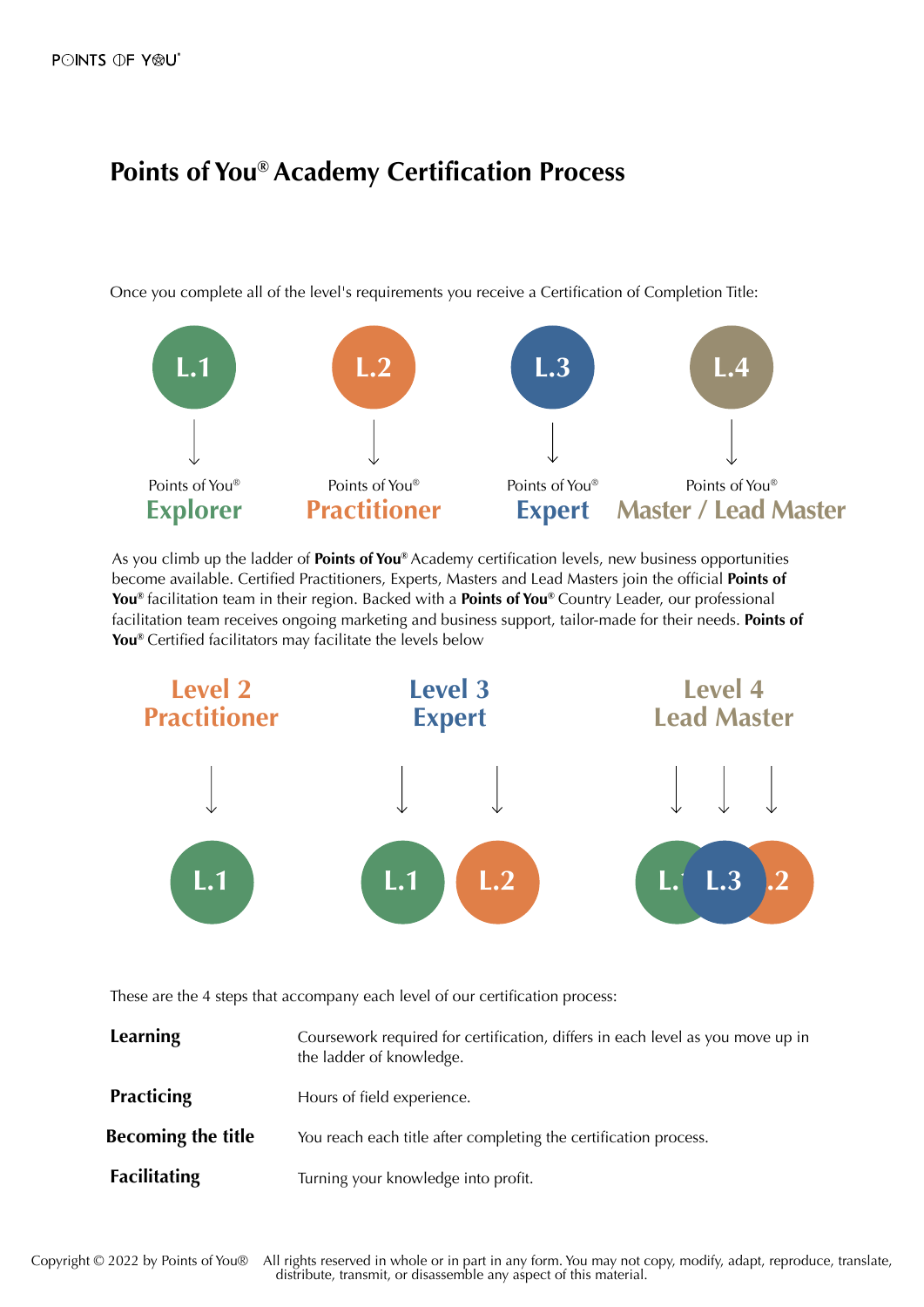# **Becoming a Practitioner**

## **1. Learning**

Register and participate in this online course in **Points of You®** Learning Space

## **How to Facilitate L.1 Hello Points**

All training videos are available on "How to facilitate L.1 Hello Points" Digital online Course Facilitated by **Points of You®** HQ

## **2. Practicing**

Arrange small groups of 6 participants or more (family, friends, colleagues) and practice.

| <b>Total Practicum:</b> | 12 Hours    |
|-------------------------|-------------|
| 3 x My Story            | 2 Hours x 3 |
| 3 x Zooming In          | 2 Hours x 3 |

# **3. Becoming a Practitioner**

## **Submit your work**

Practicum submission's format is available for download on "How to facilitate L.1 Hello Points" Digital online Course in **Points of You®** Learning Space.

Write down the dates of all the workshops you have conducted in your practicing, and attach a photo of each session.

Submit your work through the online course in the lesson "Submit your Practicum" Wait for approval.

## **Receive Your Certificate of Completion**

Congratulations!

After receiving approval for your practicum and completing the online course "How to facilitate L.1 Hello Points" your digital certificate will be available in your personal dashboard

## **4. Facilitating**

## **Facilitate Hello Points Workshop**

Please schedule all official workshops with your Country Leader. Co-facilitation is possible only if both facilitators are Certified Practitioners.